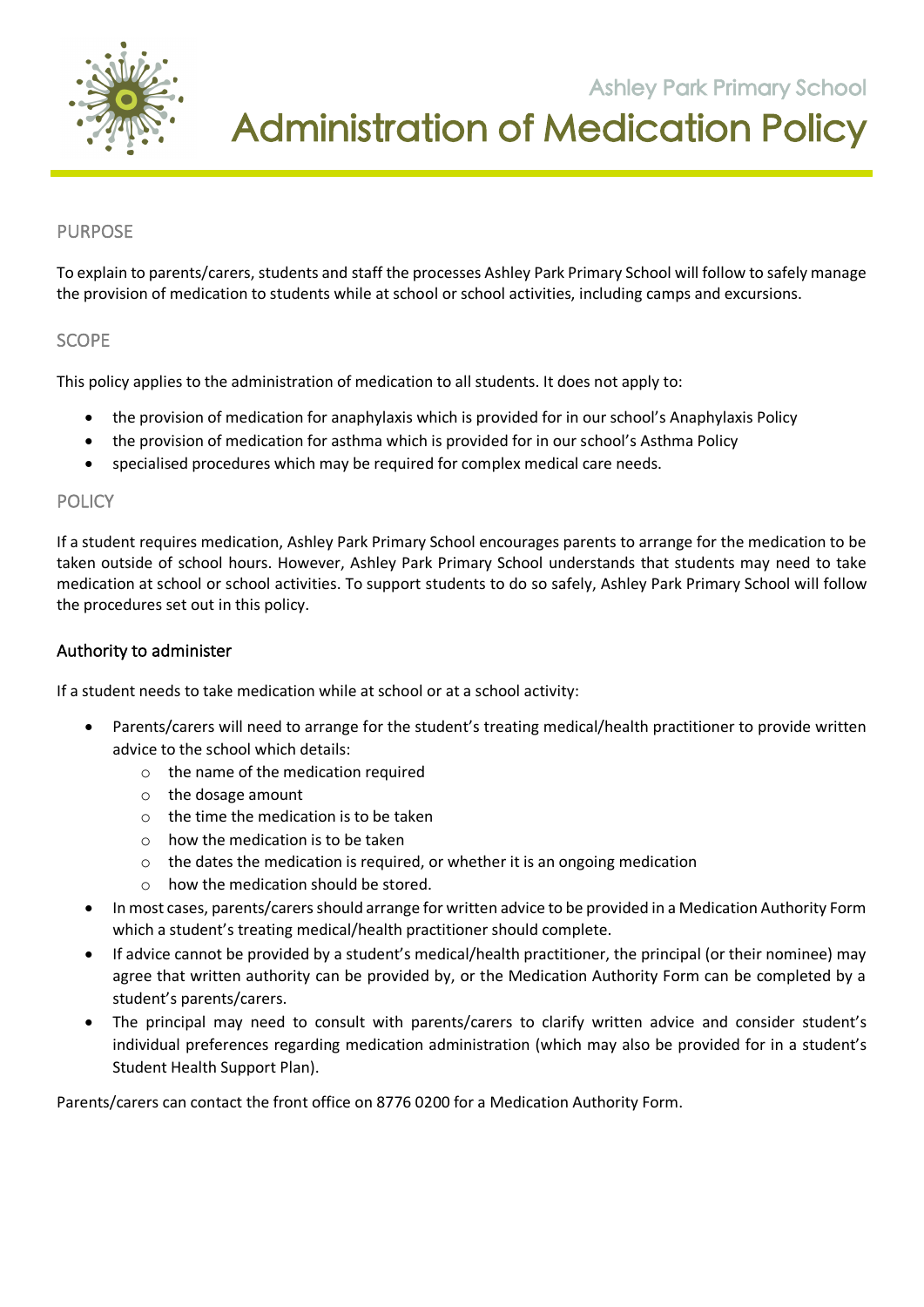### Administering medication

Any medication brought to school by a student needs to be clearly labelled with:

- the student's name
- the dosage required
- the time the medication needs to be administered.

Parents/carers need to ensure that the medication a student has at school is within its expiry date. If school staff become aware that the medication a student has at school has expired, they will promptly contact the student's parents/carers who will need to arrange for medication within the expiry date to be provided.

If a student needs to take medication at school or a school activity, the principal (or their nominee) will ensure that:

- 1. Medication is administered to the student in accordance with the Medication Authority Form so that:
	- the student receives their correct medication
	- in the proper dose
	- via the correct method (for example, inhaled or orally)
	- at the correct time of day.
- 2. A log is kept of medicine administered to a student.
- 3. Where possible, two staff members will supervise the administration of medication.
- 4. The teacher in charge of a student at the time their medication is required:
	- is informed that the student needs to receive their medication
	- if necessary, release the student from class to obtain their medication.

#### *Self-administration*

In some cases it may be appropriate for students to self-administer their medication. The principal may consult with parents/carers and consider advice from the student's medical/health practitioner to determine whether to allow a student to self-administer their medication.

If the principal decides to allow a student to self-administer their medication, the principal may require written acknowledgement from the student's medical/health practitioner, or the student's parents/carers that the student will self-administer their medication.

#### Storing medication

The principal (or their nominee) will put in place arrangements so that medication is stored:

- securely to minimise risk to others
- in a place only accessible by staff who are responsible for administering the medication
- away from a classroom (unless quick access is required)
- away from first aid kits
- according to packet instructions, particularly in relation to temperature.

For most students, Ashley Park Primary School will store student medication at the First Aid Room in the Silver Gum Centre.

The principal may decide, in consultation with parents/carers and/or on the advice of a student's treating medical/health practitioner:

- that the student's medication should be stored securely in the student's learning space if quick access might be required
- to allow the student to carry their own medication with them, preferably in the original packaging if:
	- the medication does not have special storage requirements, such as refrigeration